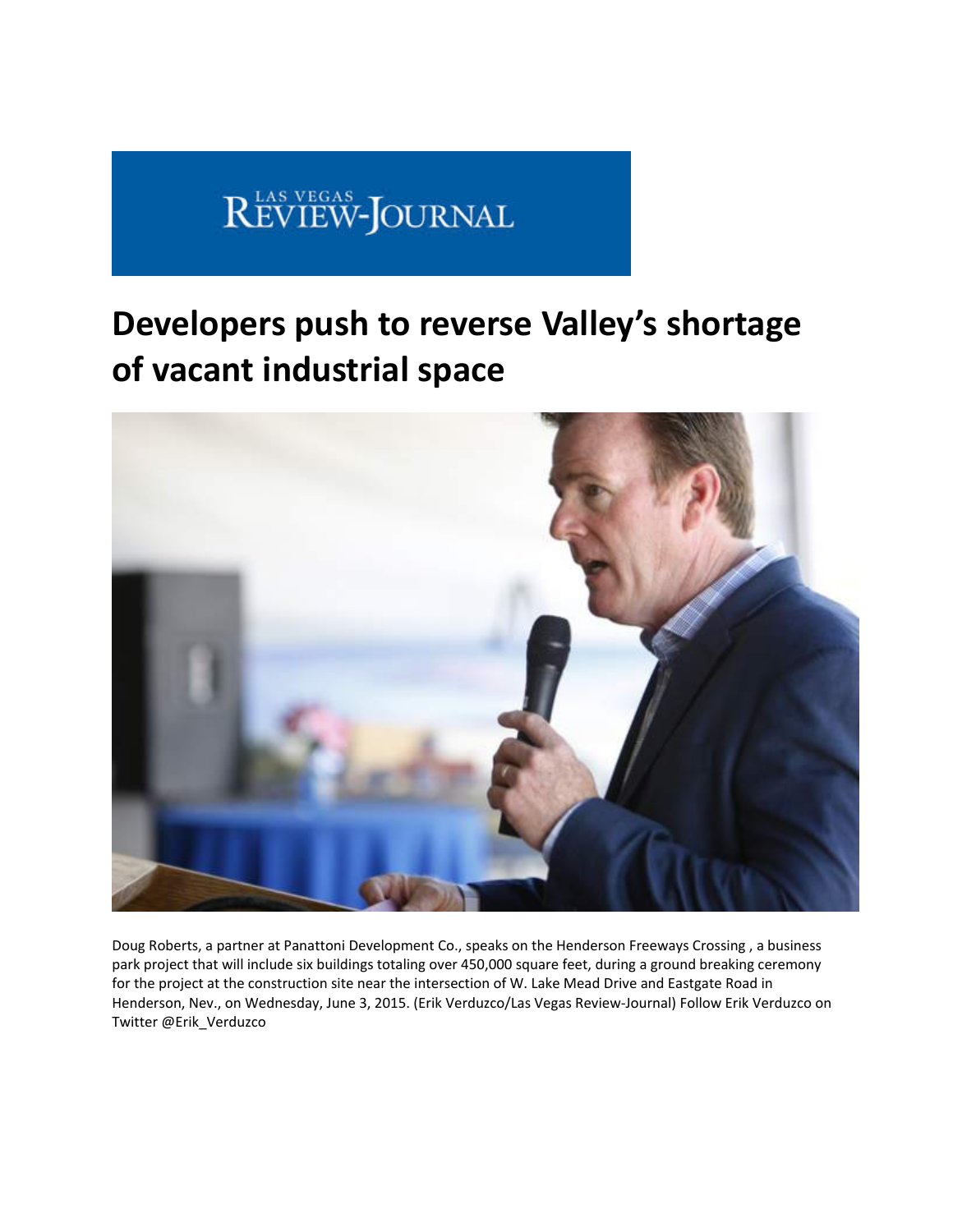### By JENNIFER ROBISON *LAS VEGAS REVIEW‐JOURNAL*June 3, 2015

It's a big week for big industrial projects in the Las Vegas Valley.

Developers have either started or completed construction on nearly 1 million square feet of speculative warehouse and distribution space, banking on the idea that reversing the Las Vegas Valley's shortage of large, vacant industrial space will lure big tenants from outside the market.

At Pecos and Gowan roads, Prologis' 464,200‐square‐foot Las Vegas City Center No. 19, the largest local spec industrial building in nearly a decade, received its certificate of occupancy and is officially finished, contractor TWC Construction announced Wednesday. And Panattoni Development Co. broke ground Wednesday on Henderson Freeways Crossing, a six‐building, 452,710‐square‐foot project at West Lake Mead Drive and Eastgate Road.

They're just the newest projects in a spate of recent warehouse and distribution building. The valley had nearly 1.6 million square-feet of warehouse and distribution space under construction in the first quarter, according to the commercial brokerage Colliers International. That's about five times the 373,000 square‐feet under way in first quarter 2014.

And that may just be the beginning. Developers have as many as 5 million square‐feet of potential industrial development — the "vast majority" of it in warehouse and distribution space — on tap in the next 18 months, said John Stater, research and GIS manager for Colliers International. That would add about 10 percent to a current warehouse and distribution inventory of roughly 50 million square‐feet.

### SPECULATIVE RISK

Whether it's all too much — or whether it all even happens — will depend on how the market greets the first few projects. Speculative space has no tenants lined up before construction begins, and that's why it can be risky. Buildings could sit empty for months or years if demand is slow.

That scenario isn't likely right now, observers said.

That's partly because the new projects follow a long development drought that began during the recession, in 2007. Warehouse and distribution development hit a high of 8.7 million square feet in the fourth quarter of 2006. That number tumbled to 72,000 square‐feet — essentially nothing in a market of 2 million — in 2010, Stater said.

Those numbers illustrate "pent‐up demand," said Doug Roberts, a partner in Panattoni's Nevada division.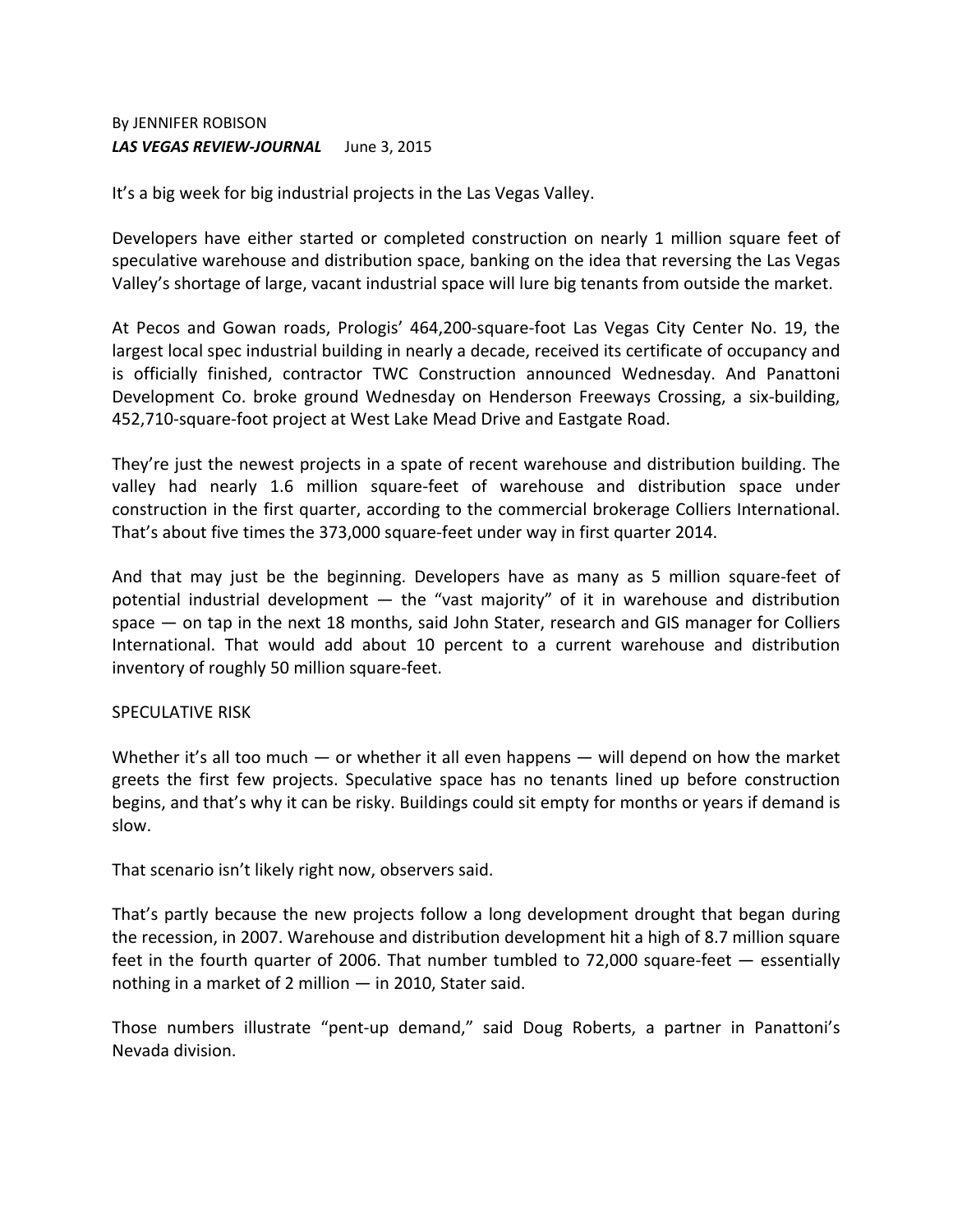In some pockets of town, the space shortage is especially acute. Take the Henderson submarket, home of Panattoni's newest project. The warehouse and distribution vacancy rate there is less than 1 percent, Roberts said. That's compared to an overall industrial vacancy rate of 8 percent market‐wide.

"If we can make some product available in Henderson, we think we will be successful with it," Roberts said.

As industrial vacancy has fallen  $-$  it peaked at 14.3 percent in 2010 and 2011  $-$  rents have risen, and that's made new construction possible. In the depths of the downturn, some deals were worth as little as 26 cents per square-foot, and many landlords couldn't recoup their costs at that rate, Stater said. Rents are creeping back into the mid‐40‐cent range.

"Within the last six months or a year, there's been a lot of demand. Everyone is starting to see the viability of these projects again," Stater said.

At Henderson's Freeways Crossing, Panattoni is aiming for the low to mid‐50s.

"The returns we need require those rents," Roberts said. "We think it's justified, and we think that's what the market will bear."

The risk that comes with building on spec is a necessary part of the sector, Roberts said. He likened it to home‐building: Developers start with three or four unsold models to help consumers see what the homes will look like and have a few other homes at or near completion when they decide to pull the trigger. Otherwise, buyers would have to wait months for a home.

"We have the same mentality. Las Vegas is not a strong build‐to‐suit market, because people don't want to wait for their space," Roberts said. "We've had no luck with just signs and renderings. If we start the project to give tenants an idea of what it will look like, they're more likely to lease."

The new boom also comes amid global growth in warehousing and distribution, said John Boyd, a principal in The Boyd Co., a site‐selection consulting firm in New Jersey.

#### MOSTLY EMPTY TRUCKS

Internet commerce and a growing middle class in Mexico are boosting demand for distribution space. Companies are bringing back production once based in China as labor costs there soar. Las Vegas is poised to capitalize: Hundreds of trucks come into the market each week loaded with goods but because there are few factories here, they mostly leave empty  $-$  creating a "fundamental advantage" for distributors that locate here, Boyd said.